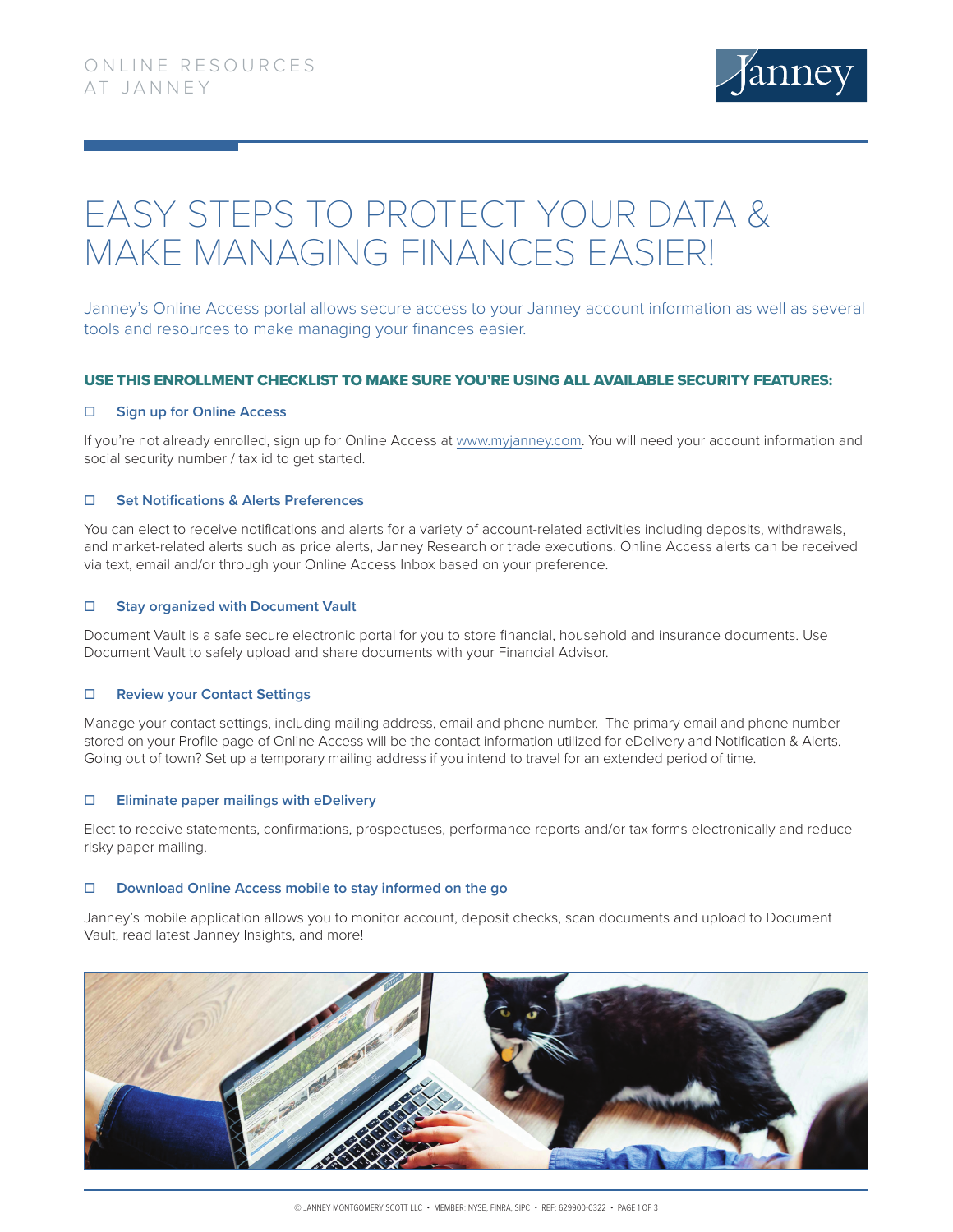# **Need Help? Log in to Online Access on a desktop device and follow these steps to get started!**



| <b>DOWNLOAD JANNEY'S MOBILE APP</b> |            |            |                           |  |
|-------------------------------------|------------|------------|---------------------------|--|
|                                     |            |            |                           |  |
| Navigate to App Store / Google      | Search for | Download   | Login using existing      |  |
| Play Store on your mobile device    | "Janney"   | to install | Online Access Credentials |  |
|                                     |            |            |                           |  |